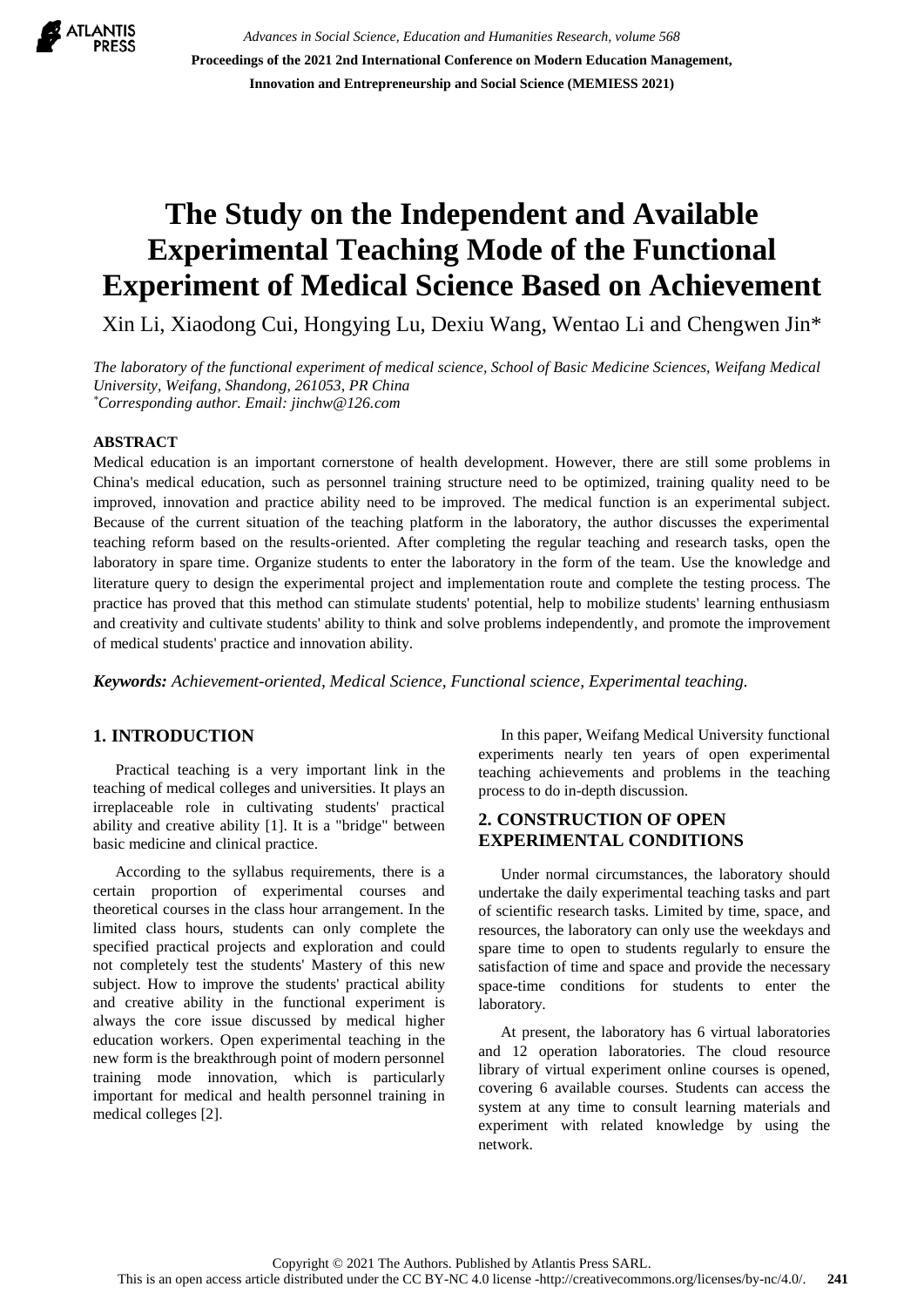

# **3. ESTABLISHMENT OF OPEN EXPERIMENTAL PROJECT**

For more than ten years, students have been insisting on opening the laboratory independently. They have designed the experimental projects they are interested in and completed the practical projects independently in the laboratory on the premise that the experimental conditions are basically met. Since functional experiments are all living animal experiments except virtual experiments, there are many difficulties for students to enter the laboratory to complete an experiment independently. Objectively, it requires students to take a group as a unit, with more or less personnel. It is appropriate to form an experimental group of 3-5 people and independently select a group leader to be responsible for the specific operation of the testing project.

# *3.1. Requirements for Experimental Project Approval*

An open experiment requires students to submit project applications 2 weeks in advance. Students' experimental projects should have a detailed experimental design scheme and technical route, including main research content, direction, purpose, innovation, feasibility analysis, experimental methods, and essential technology, expected experimental results, etc. The laboratory organizes teachers to demonstrate the feasibility of the experimental project and finally obtains the project approval.

## *3.2. Experimental Project Training*

After the laboratory approved the project, the experimental project was established immediately. According to the content of the experiment, the laboratory teachers provide the corresponding experimental instruments, experimental drugs, experimental animals, and the corresponding experimental space, and the students can enter the laboratory to prepare for the experiment. During this period, the laboratory will arrange teachers on duty to guide students to use the instrument correctly, explain the precautions of the experiment, deal with emergencies in the experiment, and pay attention to safety matters to prevent accidents from endangering students' personal safety.

#### **4. OBJECTIVES OF OPEN EXPERIMENT**

#### *4.1. Develop Collaborative Teamwork*

The completion of independent experiments and the team spirit of cooperation among students is particularly important. Because the students form teams freely and complete the designed experimental projects in a team way, some of the students in the group have made outstanding achievements in some fields of the subject, while others have also made outstanding achievements in other aspects. The common hobbies and interests, the common environment, is conducive to students to give full play to their advantages, the knowledge learned flexible application to practice, through mutual learning and exchange, broaden thinking, common improvement, in the harvest of knowledge at the same time also enhance the friendship between students, students in the experimental process should learn to cooperate, cooperation, until a tacit understanding, To cultivate team spirit is also the key to the success of the experiment [3].

# *4.2. Evaluate Students' Ability of Knowledge Integration and Application*

The functional experiment involves many theoretical subjects. Experimental design requires students to have a certain ability to use knowledge and solve some practical problems in theory and technology encountered in the actual experiment process at any time. At the same time, in the experiment process, students need to discuss in their own groups where the experimental results conflict with the theoretical results to give full play to the main role of students. Teachers can provide students with heuristic guidance to help them solve the problems that can not be solved finally, which can reserve the space for students to think independently and give full play to their personal initiative and creative potential. For complex problems, the laboratory teachers will guide students to consult relevant literature, provide theoretical guidance for students in the experiment, and break the traditional model that teachers put forward problems and solve problems according to textbooks in the experimental class.

In addition, to attract students to actively participate in open experiments, the laboratory regularly holds academic lectures related to experimental design to stimulate students' enthusiasm to participate in open investigations so that students can learn in practice and grow in practice. In the actual practical operation, the students' desire for exploration and knowledge is satisfied. This is conducive to teaching students in accordance with their aptitude, reasonable allocation of limited teaching resources, and conducive to broadening students' horizons, improving students' interest in learning, and enhancing students' comprehensive quality.

# *4.3. Cultivate Students' Awareness of Scientific and Technological Innovation*

Students are required to make experimental records, keep complete original empirical data, and submit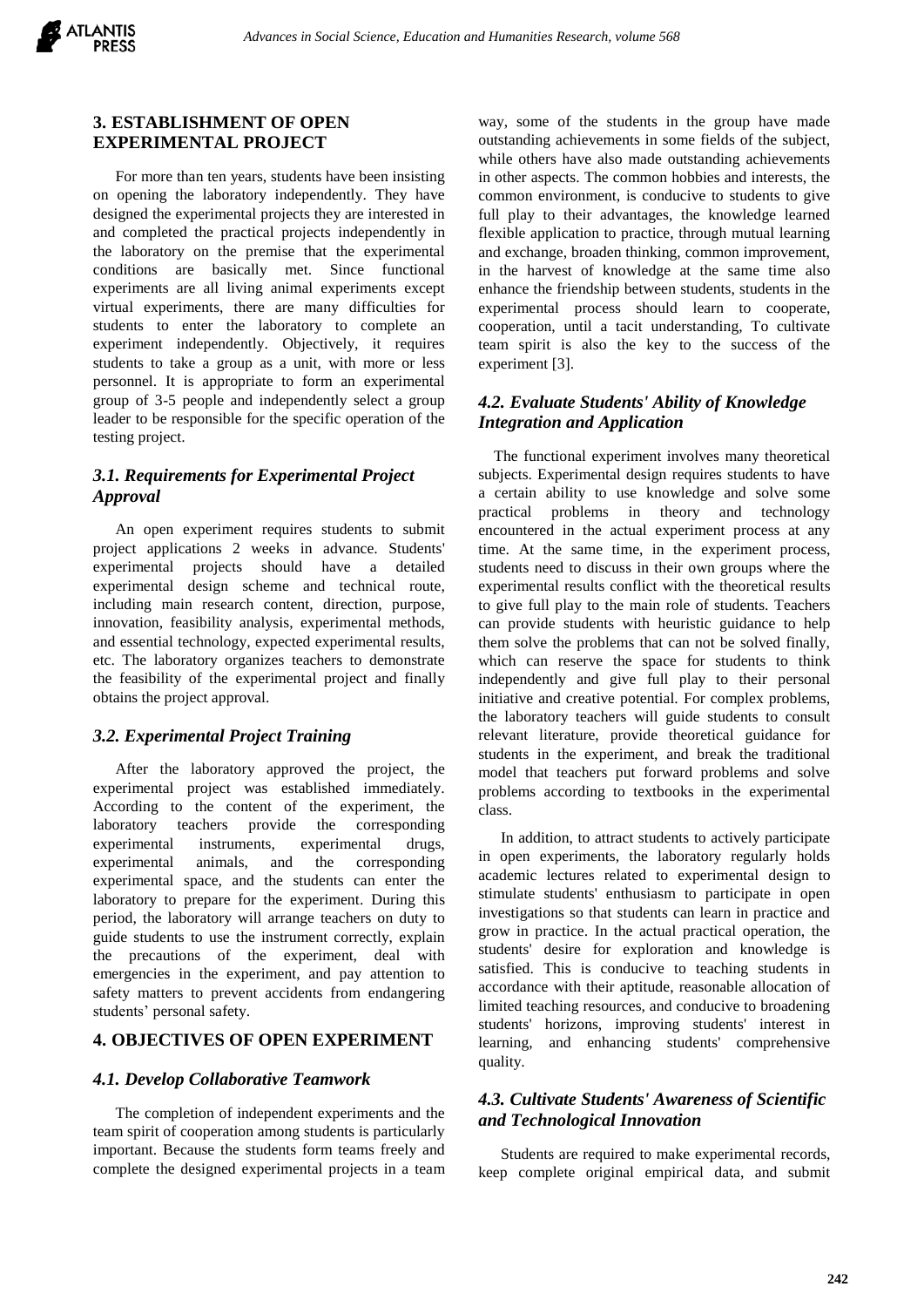practical reports in the form of scientific research papers after completing the collection and statistical analysis of experimental data.

Based on the development of students, the open experiment focuses on cultivating students' thinking mode, innovative consciousness, and practical ability of scientific problems. In completing the experiment, students no longer accept knowledge passively but acquire knowledge by playing their potential.

Guide students to pay attention to the connection between theory and practice and the relationship between basic and clinical. In practice, instructors are no longer the main body of the traditional mode of teaching courses but the participants and en-lighteners of students' learning. They help students transform the essence of theoretical knowledge into practical ability and promote students' ability to use inside.

# *4.4. Feedback of Open Experiment Results*

The principle of students' experiment design is that the process is more important than the result. First of all, respect the personal initiative and creativity of students.

Even if the results in the experiment are contrary to the design, teachers should not rashly deny students. Still, help students find out the causes of problems and the possible factors of such results, and patiently help students analyze the problems. For successful experiments, experimental reports should be submitted in the form of scientific research papers, and the reference materials involved should be marked. The practical report in the form of the scientific research paper is complex for the students to write for the first time in both format and content, and there will be many problems. The teachers in the laboratory will give the students correct guidance in time, from the collection of experimental data to the processing of data, and strive to improve and solve all kinds of problems encountered in the experiment.

The survey found that students' satisfaction with the effect of functional independent open experiments reached 95.7%. The main reason for dissatisfaction was that some drugs could not be purchased and did not fully meet the needs of the investigation. The satisfaction survey results are shown in Table 1.

## **Table 1.** Satisfaction survey of "functional independent open experiment"

| Investigation content          | options         | The percentage |
|--------------------------------|-----------------|----------------|
| Satisfaction<br>degree<br>ot o | Quite satisfied | 14.2%          |
| functional independent open    | Very satisfied  | 81.5%          |
| experiment                     | Discontent      | 4.3%           |

At present, due to the limitation of laboratory space, time, personnel, and funds, the independent experimental project can not meet the learning needs of students, but students have widely recognized the experimental effect.

The students fully affirmed the necessity of the independent open experimental project and played a due role in promoting the Mastery of basic knowledge, the improvement of basic skills, the cultivation of unity and cooperation spirit, and innovation ability. We have followed up the survey results in the past five years as follows as shown in Table 2:

| Table 2. The independent open experimental project and played the due role |  |  |
|----------------------------------------------------------------------------|--|--|
|----------------------------------------------------------------------------|--|--|

| Contents                | 2016   | 2017   | 2018   | 2019   |      | 2020   |
|-------------------------|--------|--------|--------|--------|------|--------|
| innovation ability      | 87.30% | 85.50% | 93%    | 94.70% | %    | 97.20  |
| operational<br>capacity | 85.20% | 89.70% | 91.60% | 92.00% | %    | 93.50  |
| knowledge<br>extension  | 85.90% | 86.30% | 87.80% | 88.60% | $\%$ | 89.70  |
| team spirit             | 87.40% | 86.90% | 88.10% | 89.30% |      | 91.70% |
| necessity               | 93.70% | 95.60% | 97.80% | 98.20% |      | 99.10% |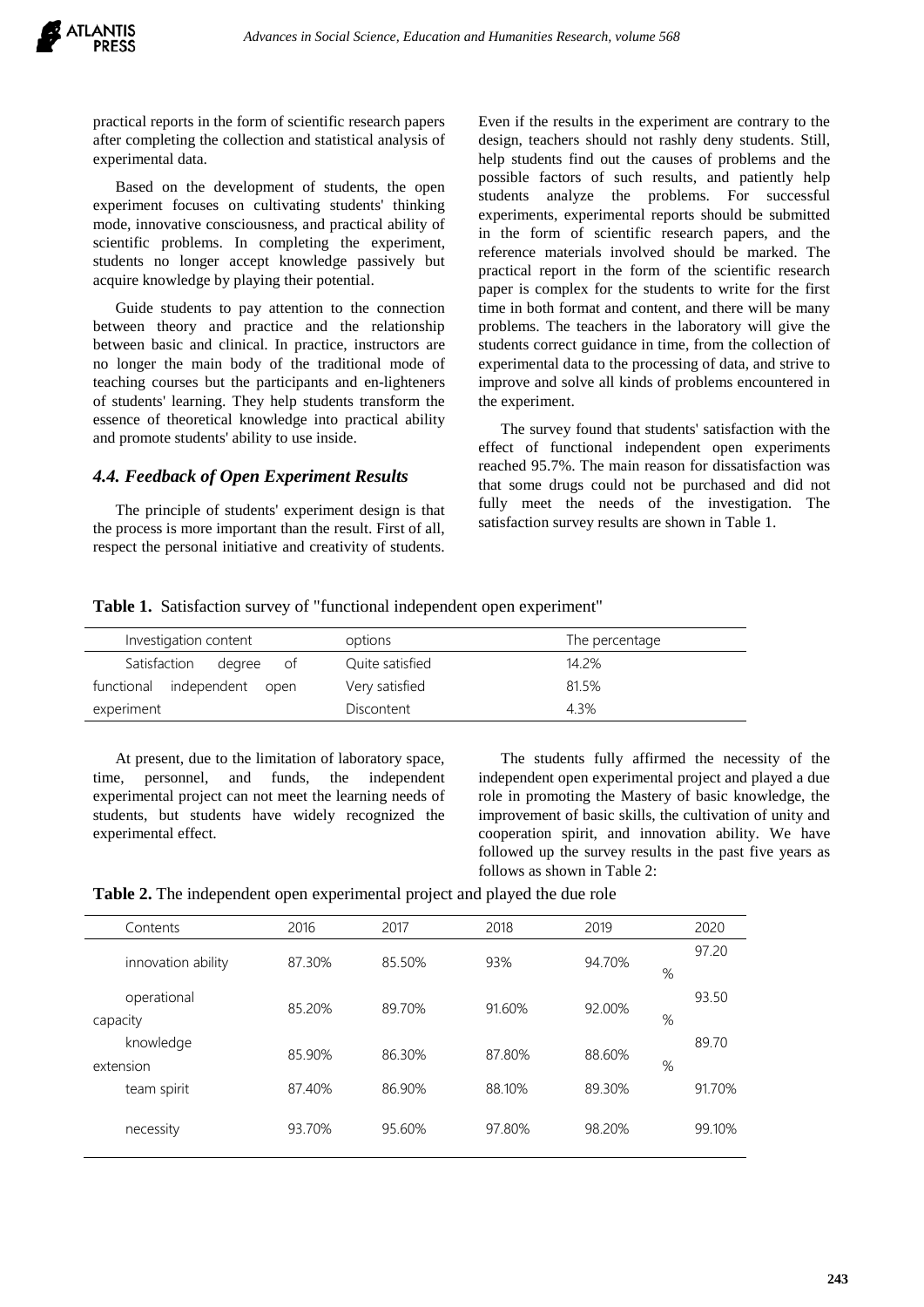

# **5. THE SIGNIFICANCE OF OPEN EXPERIMENTAL TEACHING**

#### *5.1. Impact of Open Experiment on Students*

Open experimental teaching is a new teaching mode formed under the concept of quality education and innovative education [4]. It provides students with a fully open and free experimental research environment. Under the guidance of teachers, students learn relevant knowledge step by step and purposefully design practical content and organize the implementation. In this kind of teaching practice, students no longer simply and passively verify the theoretical knowledge in the classroom, but fully mobilize students' enthusiasm and creativity in learning, give full play to their imagination and creativity, make the experimental teaching from simple demonstration and verification into design and innovation, cultivate students' innovative consciousness and practical ability, which is conducive to the display of students' personality and specialty, it can give full play to its creative potential.

## *5.2. Impact on Teachers*

It promotes the construction of an experimental teaching team and is conducive to the comprehensive development of teachers' knowledge. Open experimental teaching needs a new type of teacher with a comprehensive and dynamic knowledge structure and modern experimental technology [5]. Medical and functional experiments span multiple disciplines, and the practical programs designed by students may also involve a variety of experimental techniques. This requires the experimental instructor to constantly strengthen the expansion and update of their knowledge and skills to achieve rich expertise and comprehensive technology. They should not only master the theoretical knowledge and experimental technology of their specialty, master the most cutting-edge scientific research information and technology trends of their specialty, but also understand the theoretical knowledge and technology of other related specialties, and understand the latest progress of medical research frontier in associated fields[6]. Therefore, open experimental teaching is also a challenge to teachers, which is conducive to the growth of teachers and interdisciplinary penetration.

## *5.3. Change of Experimental Teaching Mode*

The open laboratory teaching is different from the traditional experimental course. In the process of guiding students to experiment, we should pay attention to avoid conflict with traditional teaching. In the specific process of implementation, teachers should not intervene too much. When students encounter problems in the experiment that need to be solved by teachers, the problems encountered by students are not the traditional teaching model but the outline. They should pay attention to guide and inspire students, use their own hands and brains, give full play to the advantages of the group, find solutions to problems through mutual discussion, and gradually complete the Mastery of knowledge.

# **6. CONCLUSIONS**

In conclusion, in the form of the team, students independently complete the experimental tasks according to their practical design scheme and experimental route under the limited guidance of teachers. This kind of experimental teaching method based on achievement orientation has powerfully mobilized students' learning enthusiasm and creativity. It is helpful to cultivate students' ability to think and solve problems independently. Meanwhile, it plays a significant role in promoting the practical innovation ability of medical students.

# **CONFLICT OF INTEREST STATEMENT**

All authors of this article declare that there is no conflict of interest.

## **ACKNOWLEDGMENTS**

This work was supported by the Education and Teaching Reform and Research Project of Weifang Medical University (grants 2019ZD004 and 2019YB015), The Ministry of Education Industry-University Cooperation Collaborative Education Project (grants 202002086007 and 201902243014).

#### **REFERENCES**

- [1] Vogel, D. and S. Harendza, Basic practical skills teaching and learning in undergraduate medical education - a review on methodological evidence. GMS J Med Educ, 2016. 33(4): p. Doc64.
- [2] Zhang, Z., et al., Barriers to obtaining reliable results from evaluations of teaching quality in undergraduate medical education. BMC Med Educ, 2020. 20(1): p. 333.
- [3] Wang Q, et al., Exploration and practice of opening experimental teaching platform of medical functional science. Chinese Journal of medical education, 2014, 34(03): p.446-448. (In Chinese)
- [4] Bakhshialiabad, H., et al., Improving students' learning environment by DREEM: an educational experiment in an Iranian medical sciences university (2011-2016). BMC Med Educ, 2019. 19(1): p. 397.